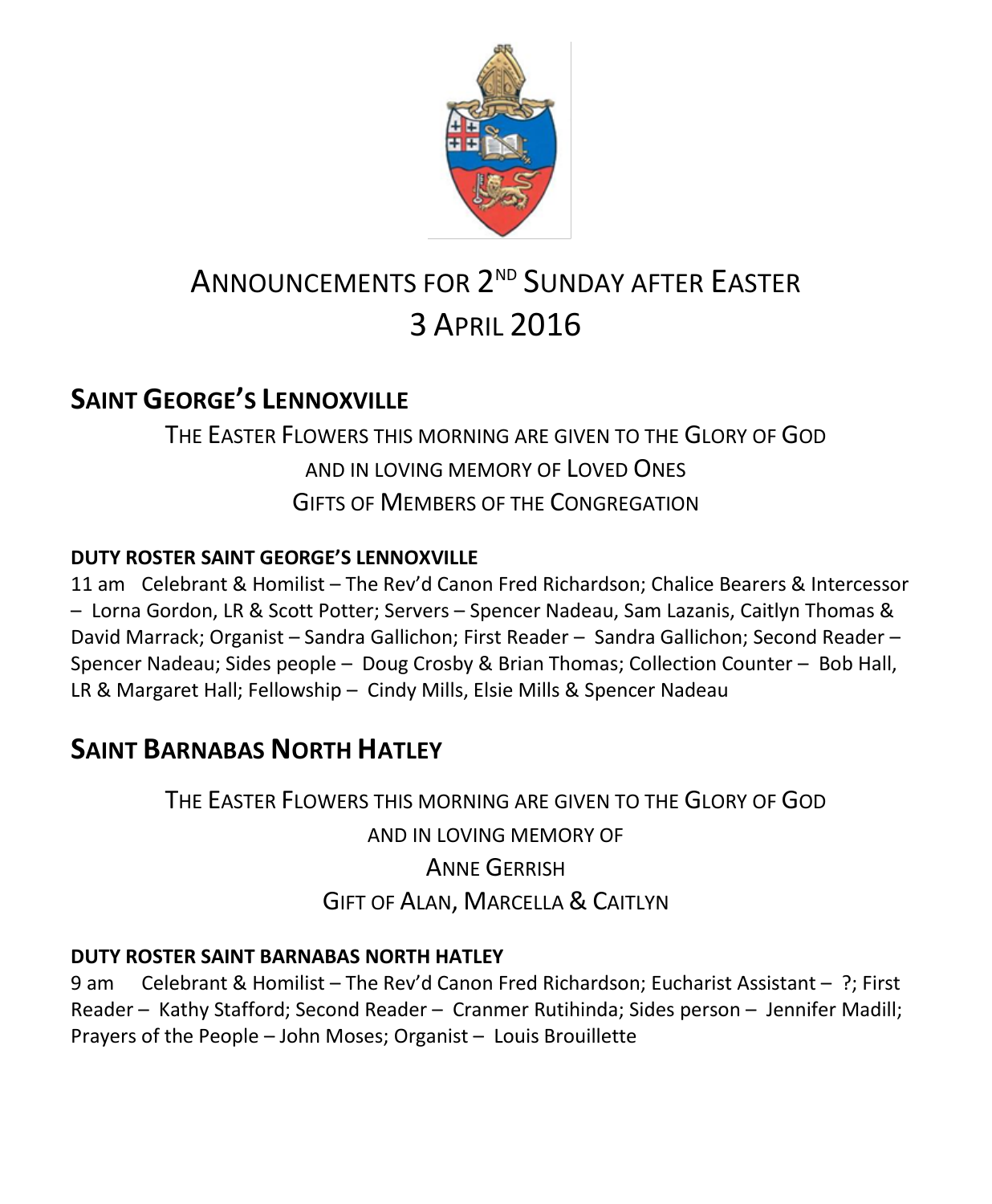# ON THIS WEEK

#### **COUNTRY GOSPEL HOUR - DANVILLE - CANCELLED**

Country Gospel Hour scheduled for TODAY Sunday, April 3 at 2:00 p.m. HAS BEEN CANCELLED. The next Country Gospel Hour will be held on May 15.

#### **CORPORATION – LENNOXVILLE**

Thursday, April 7 at **3 pm** in the Choir Room. NOTE TIME CHANGE.

#### **ST. FRANCIS MANOR – LENNOXVILLE**

There will be an Eucharist service at the St. Francis Manor on Friday, April 8 at 10 am.

#### **VESTRY – LENNOXVILLE**

**Deadline for Vestry reports is next Sunday, April 10**. Vestry reports for St. George's Lennoxville should be submitted to Sandra Gallichon via email sandra.gallichon@ubishops.ca. The Vestry meeting will be held on May 1 after the 11 am service. Please bring a bag lunch. Coffee, tea and juices will be provided.

#### **ORGAN CONCERT – LENNOXVILLE**

Sunday, April 10 at 3:00 p.m. St Mark's Chapel, Bishop's University Les Amis de l'Orgue de l'Estrie. is holding an concert with organists Leslie Young and Jean-Yves Saint-Pierre. Program: Liederbuch, Bonelli, Gabrieli, Pasquini and Bach. Tickets are available at the door. Regular admission 10\$. Parking is free on the campus on Sunday.

# SERVICES THIS WEEK

| 9 AM              | <b>HOLY EUCHARIST</b>      | <b>NORTH HATLEY</b> |
|-------------------|----------------------------|---------------------|
| 9:15 AM           | <b>BAS MORNING PRAYER</b>  | <b>MAGOG</b>        |
| <b>11 AM</b>      | <b>HOLY EUCHARIST</b>      | LENNOXVILLE         |
| <b>9 AM</b>       | <b>BCP MATINS</b>          | <b>NORTH HATLEY</b> |
| $9:00 \text{ AM}$ | <b>BAS MORNING PRAYER</b>  | AYER'S CLIFF        |
| $9:15 \text{ AM}$ | <b>HOLY EUCHARIST</b>      | <b>MAGOG</b>        |
| 11 AM             | <b>SERVICE OF THE WORD</b> | LENNOXVILLE         |
| 11 AM             | <b>BAS MORNING PRAYER</b>  | <b>COATICOOK</b>    |
|                   |                            |                     |

# DEANERY MEETINGS AT ST GEORGE'S LENNOXVILLE

#### **DEANERY WORSHIP MINISTRY TEAM**

Meets Tuesday, April 12 at 10:00 – 11:00 am in the Upper Room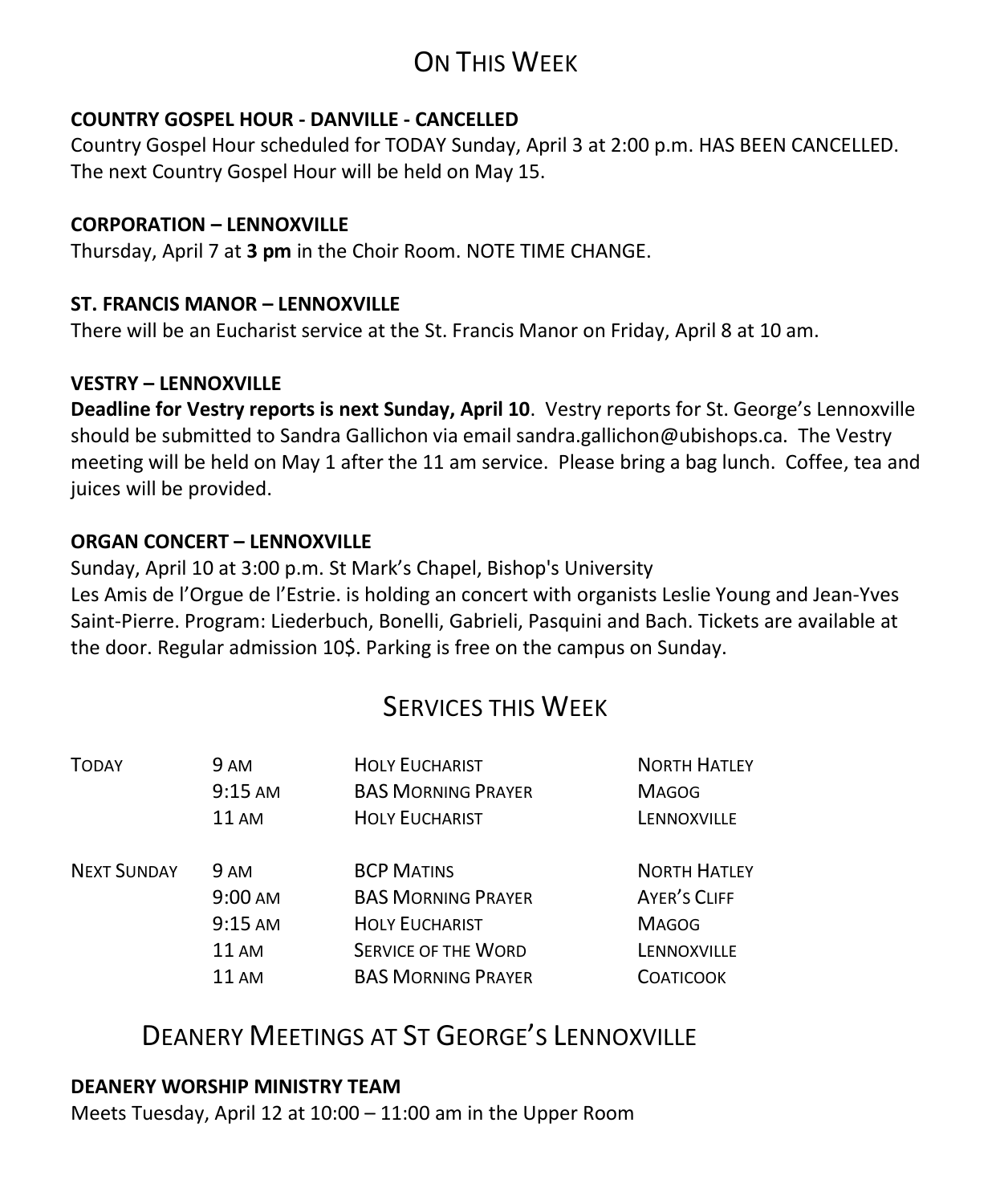### **LECTIO DIVINA Monday 7 – 8 pm** in the Upper Room, St. George's Lennoxville.

# UPCOMING EVENTS

### **ST. BARNABAS VESTRY – NORTH HATLEY**

St. Barnabas Annual Vestry meeting will be held on April  $17<sup>th</sup>$ , immediately following the 9 am Service

#### **EVENING ACW – LENNOXVILLE**

Meets Wednesday, April 13 at 7 pm in the Choir Room.

### **GRACE VILLAGE (formerly GRACE CHRISTIAN HOME) - HUNTINGVILLE**

There will be an Eucharist service at the Grace Village on Friday, April 15 at 10 am.

### **DECONSECRATION OF CHRIST CHURCH – EUSTIS**

Tuesday, April 12, 11:00 a.m. The church which was moved to the Quebec Lodge property will be deconsecrated by the Archdeacon. Everyone is welcome.

### **CONFIRMATION CLASSES - WATERVILLE**

St John's Church, Waterville - Confirmation classes to begin at St. John's, Waterville. All who are interested please contact the Rev. Ruth Charleau ASAP so that she can plan the starting date and get material for everyone. 12 years old and up.

### **EPISCOPAL ORDINATION OF THE VEN. BRUCE MYERS, CO-ADJUTOR BISHOP ELECT**

The Deanery is organizing a bus to transport interested people to the Cathedral for the episcopal ordination on Ascension Day, Thursday, May  $5<sup>th</sup>$  at 6:30 pm. The bus will leave from St George's Church in Lennoxville at 1:00 pm to allow sufficient time for supper before the service. There is a reception so the return trip will be late in the evening. The bus will stop in Richmond and Drummondville, if required. The cost will depend on the number of participants. Reservations and pre-payment required. Please contact Kay Hartwell for information and to reserve your seat. (819 349-1971)

### **OPENING TO THE SPIRIT AFTERNOON WRITING RETREAT – MAGOG**

Saturday, April 9, 1:00 – 5:00 pm at St Paul's United Church in Magog. All are welcome to join the authors of the weekly Opening to the Spirit column (Fridays in the Sherbrooke Record) for an afternoon of writing and sharing. Suggested \$19 donation to cover the cost of materials and refreshments. Refreshments provided. Please contact [lynndillabough@gmail.com](https://webmail.ubishops.ca/owa/redir.aspx?REF=jewW9riufbiU8eBAPsywa4hG6NEdgHBSnofS9vp4a0bilD0o3lTTCAFodHRwczovL3dlYm1haWwudWJpc2hvcHMuY2Evb3dhL3JlZGlyLmFzcHg_U1VSTD0wVERVdG1oeE5CUi16Ri0tTS1VUzlSa21JTDdfcGMyblFWLUFHc3BlZ2FmVm5yTDR6azNUQ0cwQVlRQnBBR3dBZEFCdkFEb0FiQUI1QUc0QWJnQmtBR2tBYkFCc0FHRUFZZ0J2QUhVQVp3Qm9BRUFBWndCdEFHRUFhUUJzQUM0QVl3QnZBRzBBJlVSTD1tYWlsdG8lM2FseW5uZGlsbGFib3VnaCU0MGdtYWlsLmNvbQ..) for more information and to register.